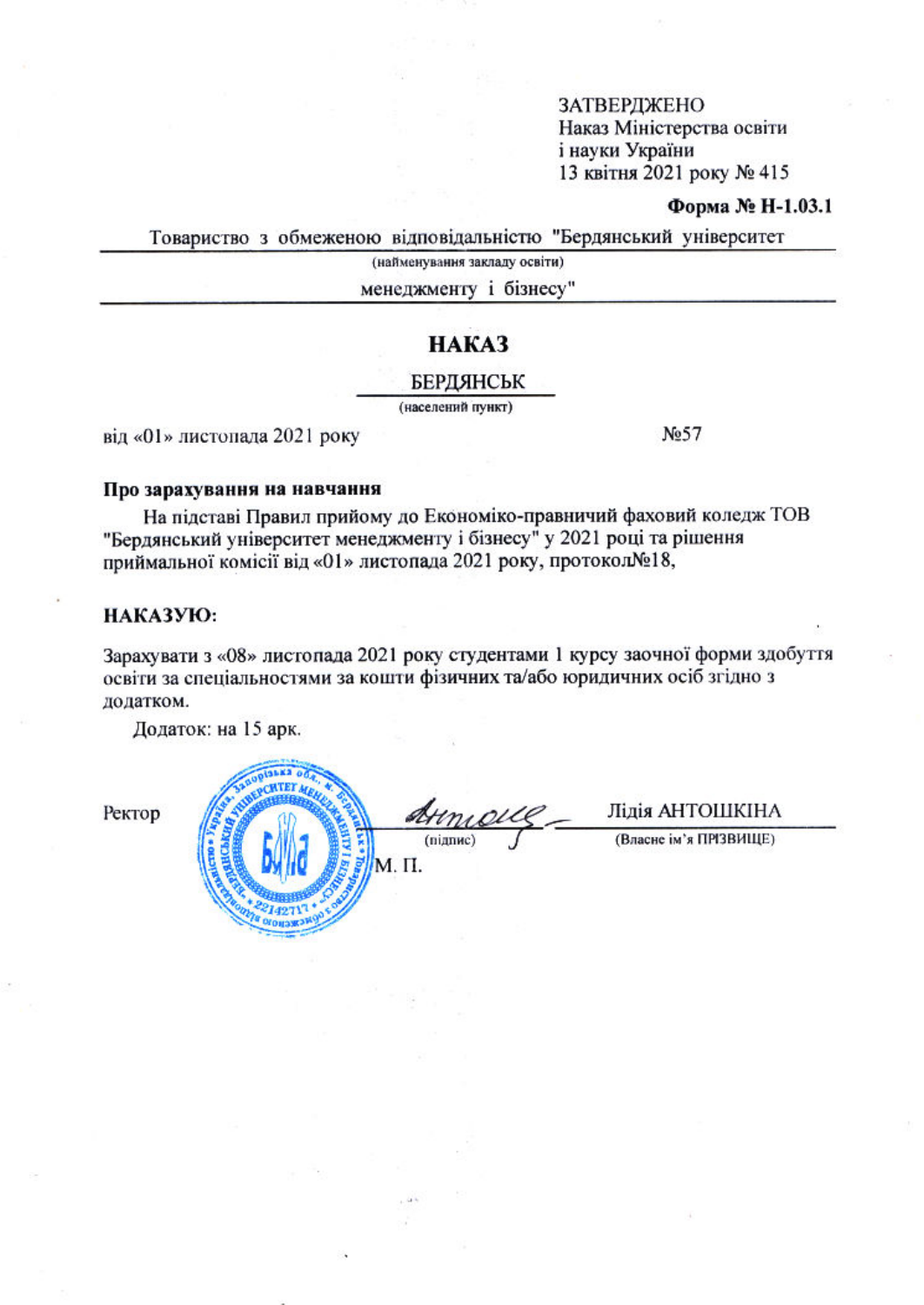# **Форма № Н-1.03.2**

|                      |                    |                                                         | Без підпорядкування |           |                               | Економіко-правничий<br>Додаток до наказу від «01» листопада 2021<br>фаховий коледж ТОВ<br>року<br>"Бердянський університет<br>$N0$ 57<br>менеджменту і бізнесу" |                                                                                                                                                                |                                                                   |                |
|----------------------|--------------------|---------------------------------------------------------|---------------------|-----------|-------------------------------|-----------------------------------------------------------------------------------------------------------------------------------------------------------------|----------------------------------------------------------------------------------------------------------------------------------------------------------------|-------------------------------------------------------------------|----------------|
|                      |                    | 051 Економіка                                           |                     | Приватна  |                               | Фаховий молодший бакалавр                                                                                                                                       | Заочна                                                                                                                                                         | кошти фізичних та/або<br>юридичних осіб                           |                |
| $N$ <sup>2</sup> π/π | ЄДЕБО<br>№ заяви в | сної пропозиції в<br>ЄДЕБО<br>конкурсної<br>$\triangle$ | прізвище            | ім'я      | по батькові (за<br>наявності) | номер, серія, дата видачі та<br>тип документа про освітній<br>(освітньо-кваліфікаційний)<br>рівень/ступінь, на основі<br>якого відбувається вступ               | рік та номери<br>сертифікатів<br>зовнішнього<br>незалежного<br>оцінювання/<br>єдиного<br>вступного<br>іспиту/ єдиного<br>фахового<br>вступного<br>випробування | назва спеціалізацій,<br>освітніх програм в<br>межах спеціальності | конкурсний бал |
|                      | 10287450 836313    |                                                         | Алфімова            | Нелла     | Олександрівна                 | 39834234 AP 25.10.2010<br>Диплом кваліфікованого<br>робітника                                                                                                   |                                                                                                                                                                | Економіка<br>підприємства                                         | 295,000        |
| $\overline{2}$       | 10286944 836313    |                                                         | Бебешко             | Олександр | Вадимович                     | 068705 K21 22.06.2021<br>Диплом кваліфікованого<br>робітника                                                                                                    |                                                                                                                                                                | Економіка<br>підприємства                                         | 297,000        |
| 3                    | 10286945 836313    |                                                         | Височин             | Євген     | Євгенович                     | 018004 E21 15.06.2021<br>Диплом молодшого<br>спеціаліста                                                                                                        |                                                                                                                                                                | Економіка<br>підприємства                                         | 298,000        |
| 4                    | 10288956 836313    |                                                         | Водолазький         | Даниіл    | Анатолійович                  | 46138596 AP 24.04.2014<br>Диплом кваліфікованого<br>робітника                                                                                                   |                                                                                                                                                                | Економіка<br>підприємства                                         | 285,000        |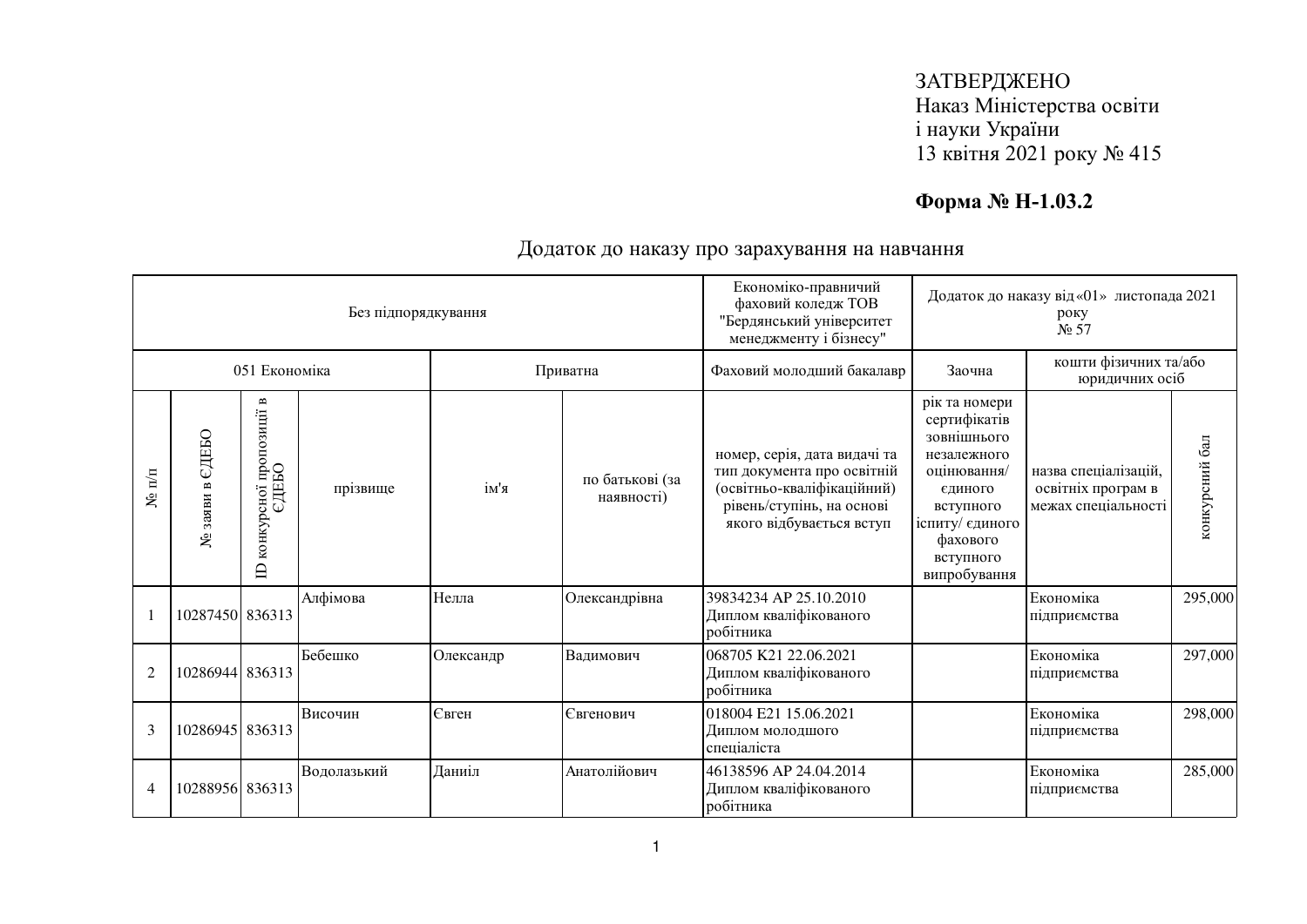| 5              | 10286946 836313 | Гречана    | Лілія     | Миколаївна    | 006816 ДП 29.06.1998 Диплом<br>кваліфікованого робітника      | Економіка<br>підприємства | 284,000 |
|----------------|-----------------|------------|-----------|---------------|---------------------------------------------------------------|---------------------------|---------|
| 6              | 10288967 836313 | Грицевич   | Вікторія  | Русланівна    | 44086394 XE 01.03.2013<br>Диплом кваліфікованого<br>робітника | Економіка<br>підприємства | 288,000 |
| $\overline{7}$ | 10286947 836313 | Максименко | Анна      | Юріївна       | 43880265 AP 16.11.2012<br>Диплом кваліфікованого<br>робітника | Економіка<br>підприємства | 287,000 |
| 8              | 10289983 836313 | Марченко   | Вікторія  | Миколаївна    | 41859199 HP 23.01.2012<br>Диплом кваліфікованого<br>робітника | Економіка<br>підприємства | 305,000 |
| $\mathbf Q$    | 10289985 836313 | Марченко   | Іван      | Анатолійович  | 35769415 HP 15.05.2009<br>Диплом кваліфікованого<br>робітника | Економіка<br>підприємства | 296,000 |
| 10             | 10286948 836313 | Панюкова   | Ганна     | Миколаївна    | 26545156 AP 30.06.2005<br>Диплом кваліфікованого<br>робітника | Економіка<br>підприємства | 306,000 |
| 11             | 10286949 836313 | Парій      | Наталія   | Володимирівна | 41900610 AP 30.11.2011<br>Диплом кваліфікованого<br>робітника | Економіка<br>підприємства | 287,000 |
| 12             | 10287451 836313 | Петренко   | Юлія      | Костянтинівна | 43078973 HP 25.05.2012<br>Диплом кваліфікованого<br>робітника | Економіка<br>підприємства | 297,000 |
| 13             | 10287452 836313 | Рубан      | Юлія      | Олександрівна | 34102802 HP 27.06.2008<br>Диплом молодшого<br>спеціаліста     | Економіка<br>підприємства | 283,000 |
| 14             | 10290257 836313 | Сміюха     | Юрій      | Михайлович    | 006159 ІДВЕ 19.07.1997<br>Диплом молодшого<br>спеціаліста     | Економіка<br>підприємства | 299,000 |
| 15             | 10287453 836313 | Холод      | Марина    | Олександрівна | 008846 ГЖ 22.06.1993 Диплом<br>кваліфікованого робітника      | Економіка<br>підприємства | 279,000 |
| 16             | 10287454 836313 | Чалий      | Олександр | Олександрович | 29054087 AP 30.06.2006<br>Диплом кваліфікованого<br>робітника | Економіка<br>підприємства | 296,000 |
| 17             | 10287716 836313 | Шиліна     | Bipa      | Григорівна    | 36496935 HK 01.07.2009<br>Диплом кваліфікованого<br>робітника | Економіка<br>підприємства | 288,000 |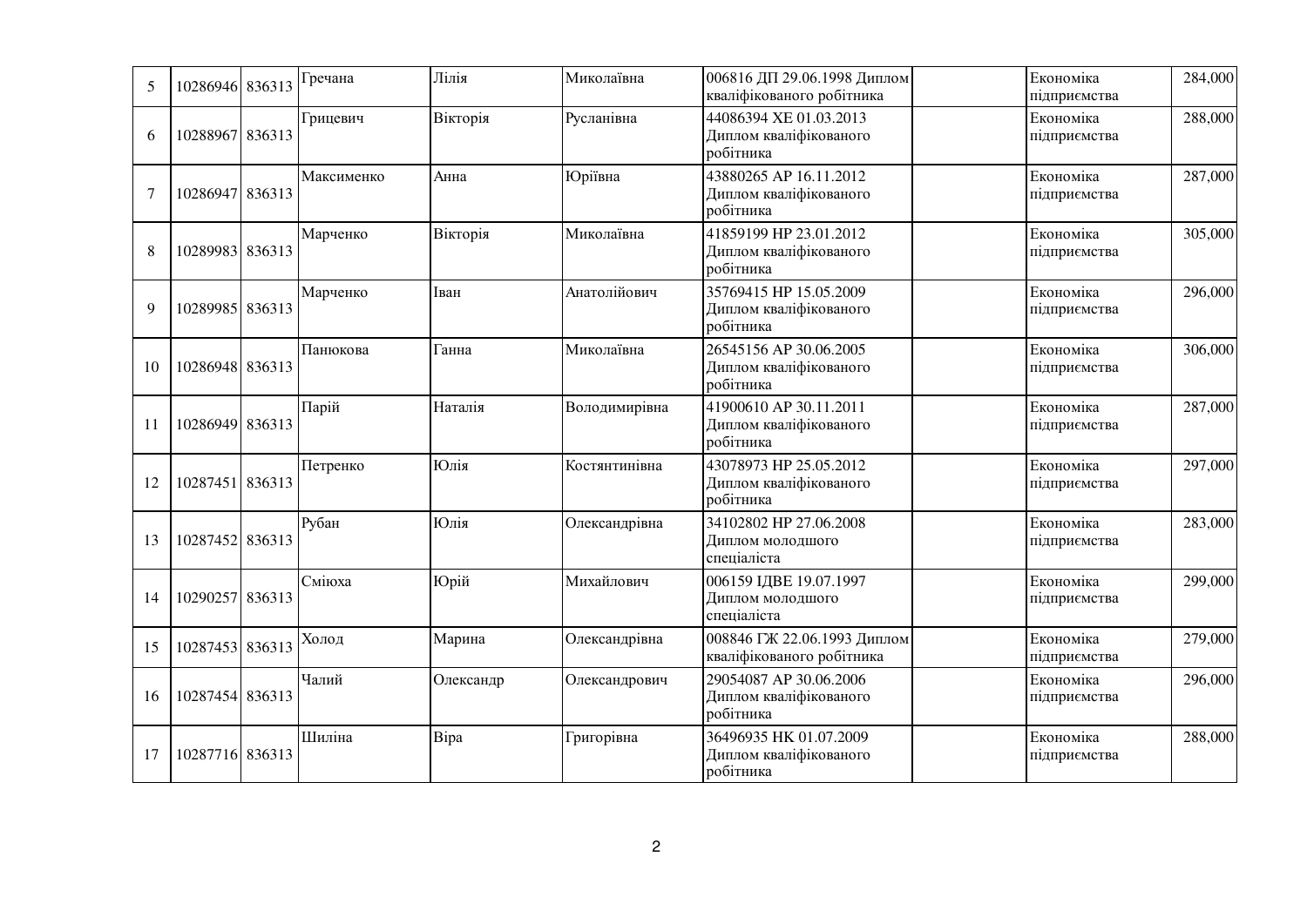|          |       | сва | Людмила | Іллівна | ,0.06.2007<br>$\cdot$ $\sim$ | кономіка        | $\Omega$<br>284,000 |
|----------|-------|-----|---------|---------|------------------------------|-----------------|---------------------|
| 10<br>10 | ,,,,, |     |         |         | 4 квалификованого<br>⊔иплом  | . MU I<br>. он. |                     |
|          |       |     |         |         | <b>О1ТНИКа</b>               |                 |                     |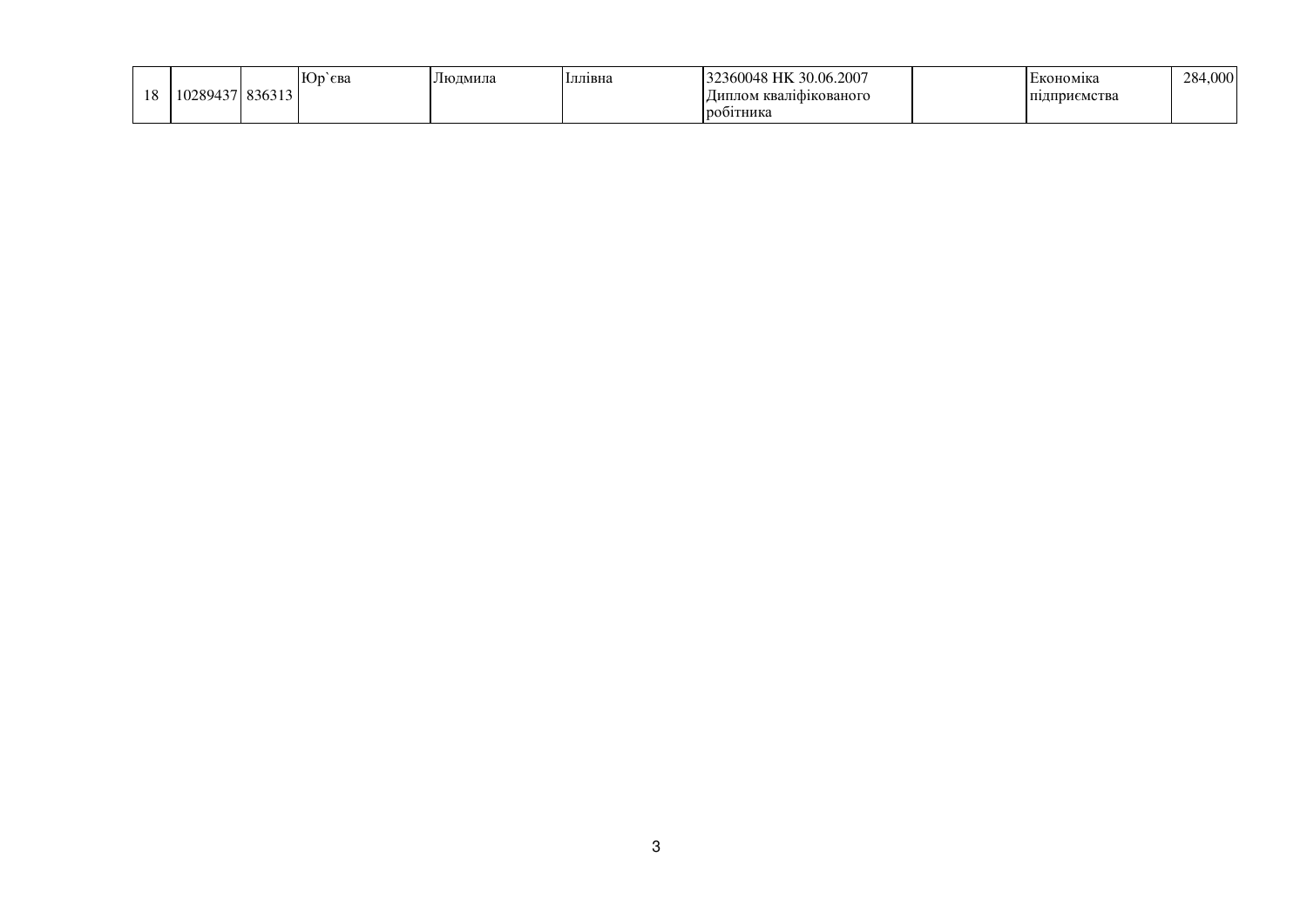# **Форма № Н-1.03.2**

|                |                    |                                                                          | Без підпорядкування |           |                               | Економіко-правничий<br>Додаток до наказу від «01» листопада 2021<br>фаховий коледж ТОВ<br>року<br>"Бердянський університет<br>N <sub>2</sub> 57<br>менеджменту і бізнесу" |                                                                                                                                                                |                                                                   |                |
|----------------|--------------------|--------------------------------------------------------------------------|---------------------|-----------|-------------------------------|---------------------------------------------------------------------------------------------------------------------------------------------------------------------------|----------------------------------------------------------------------------------------------------------------------------------------------------------------|-------------------------------------------------------------------|----------------|
|                |                    | 051 Економіка                                                            |                     | Приватна  |                               | Фаховий молодший бакалавр                                                                                                                                                 | Заочна                                                                                                                                                         | кошти фізичних та/або<br>юридичних осіб                           |                |
| $N$ е п $/\pi$ | ЄДЕБО<br>№ заяви в | $\mathbf{m}$<br>осної пропозиції в<br>ЄДЕБО<br>конкурсної<br>$\triangle$ | прізвище            | ім'я      | по батькові (за<br>наявності) | номер, серія, дата видачі та<br>тип документа про освітній<br>(освітньо-кваліфікаційний)<br>рівень/ступінь, на основі<br>якого відбувається вступ                         | рік та номери<br>сертифікатів<br>зовнішнього<br>незалежного<br>оцінювання/<br>єдиного<br>вступного<br>іспиту/ єдиного<br>фахового<br>вступного<br>випробування | назва спеціалізацій,<br>освітніх програм в<br>межах спеціальності | конкурсний бал |
|                | 10287582 816662    |                                                                          | Грабовенко          | Маргарита | Володимирівна                 | 007934 СВ 19.06.1999 Атестат<br>про повну загальну середню<br>освіту                                                                                                      |                                                                                                                                                                | Економіка<br>підприємства                                         | 468,000        |
| $\overline{2}$ | 10289988 816662    |                                                                          | Каварма             | Ольга     | Леонідівна                    | 008800 МЛАВ 21.06.1995<br>Атестат про повну загальну<br>середню освіту                                                                                                    |                                                                                                                                                                | Економіка<br>підприємства                                         | 490,000        |
| 3              | 10289989 816662    |                                                                          | Недайвода           | Дмитро    | Олегович                      | 44299429 HP 01.06.2013<br>Атестат про повну загальну<br>середню освіту                                                                                                    |                                                                                                                                                                | Економіка<br>підприємства                                         | 436,000        |
| 4              | 10289019 816662    |                                                                          | Сироєжкін           | Владислав | Романович                     | 44294529 HP 01.06.2013<br>Атестат про повну загальну<br>середню освіту                                                                                                    |                                                                                                                                                                | Економіка<br>підприємства                                         | 458,000        |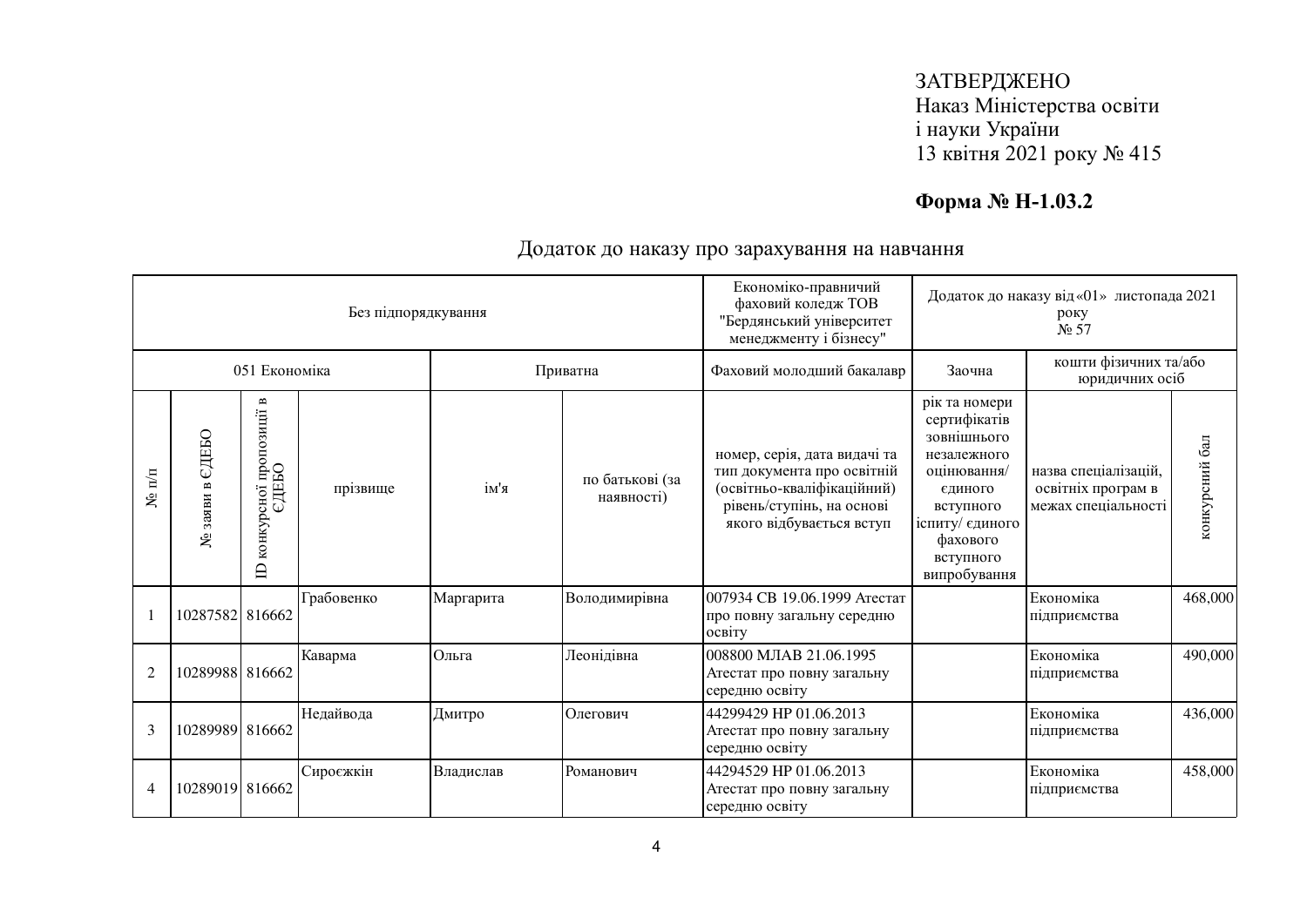|         |        | лроштан | Наталія | Вікторівна | <sup>7</sup> HP 30.05.2015<br>148017847 | :кономіка    | 448.0001 |
|---------|--------|---------|---------|------------|-----------------------------------------|--------------|----------|
| 0289015 | 816662 |         |         |            | Атестат про повну загальну              | підприємства |          |
|         |        |         |         |            | середню освіту                          |              |          |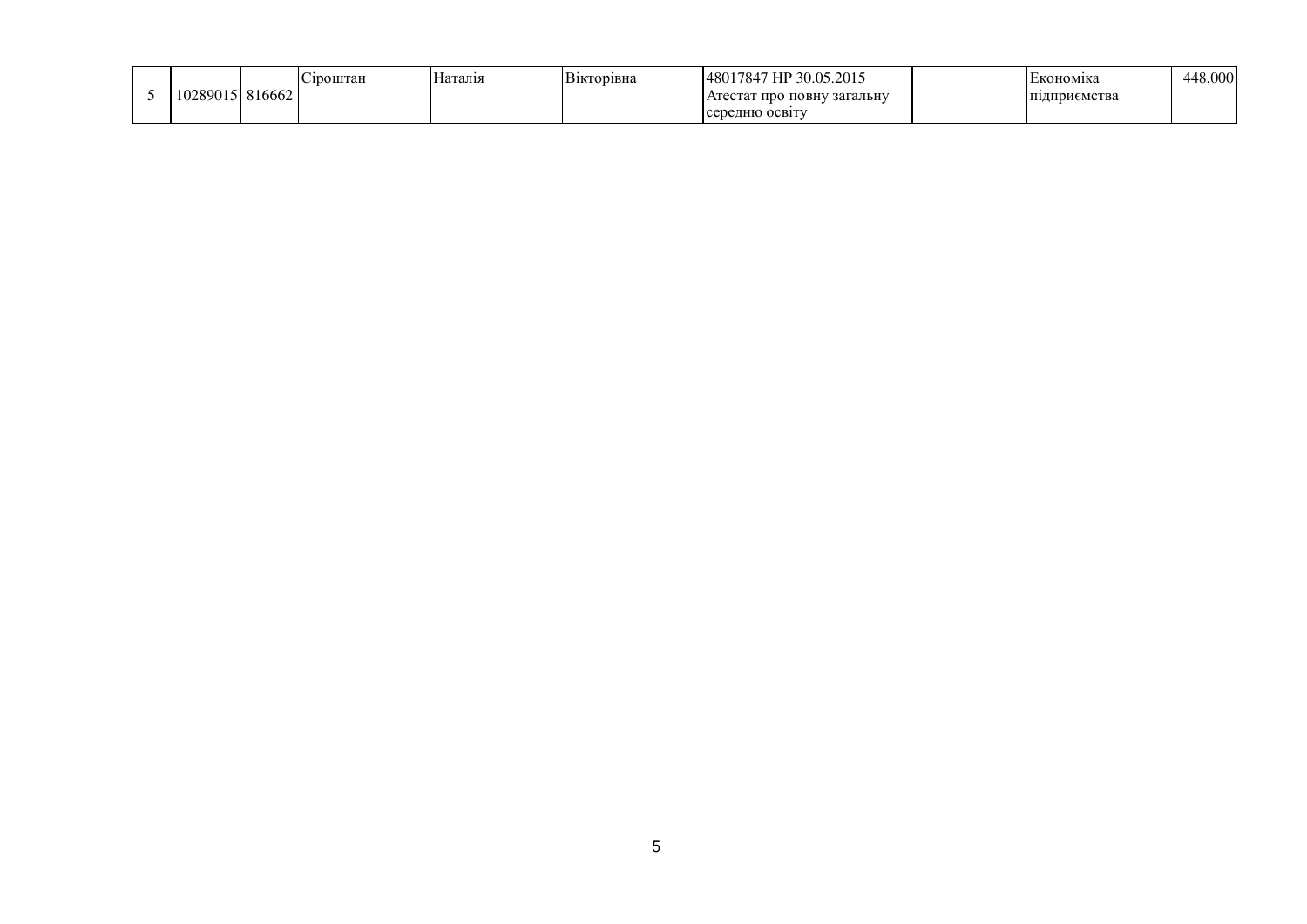# **Форма № Н-1.03.2**

|                  |                    |                                                  | Без підпорядкування |            |                               | Економіко-правничий<br>фаховий коледж ТОВ<br>"Бердянський університет<br>менеджменту і бізнесу"                                                   | Додаток до наказу від «01» листопада 2021<br>року<br>N <sub>2</sub> 57                                                                                         |                                                                   |                |
|------------------|--------------------|--------------------------------------------------|---------------------|------------|-------------------------------|---------------------------------------------------------------------------------------------------------------------------------------------------|----------------------------------------------------------------------------------------------------------------------------------------------------------------|-------------------------------------------------------------------|----------------|
|                  |                    | 073 Менеджмент                                   |                     | Приватна   |                               | Фаховий молодший бакалавр                                                                                                                         | Заочна                                                                                                                                                         | кошти фізичних та/або<br>юридичних осіб                           |                |
| $\mathbf{N}$ π/π | ЄДЕБО<br>№ заяви в | конкурсної пропозиції в<br>ЄДЕБО<br>$\mathbf{D}$ | прізвище            | ім'я       | по батькові (за<br>наявності) | номер, серія, дата видачі та<br>тип документа про освітній<br>(освітньо-кваліфікаційний)<br>рівень/ступінь, на основі<br>якого відбувається вступ | рік та номери<br>сертифікатів<br>зовнішнього<br>незалежного<br>оцінювання/<br>єдиного<br>вступного<br>іспиту/ єдиного<br>фахового<br>вступного<br>випробування | назва спеціалізацій,<br>освітніх програм в<br>межах спеціальності | конкурсний бал |
|                  | 10286954 820347    |                                                  | Бродецька           | Анна       | Валеріївна                    | 52324556 HP 30.06.2021<br>Свідоцтво про здобуття<br>повної загальної середньої<br>освіти                                                          | 2021p. -<br>0116163; 2021p.<br>$-0116163$                                                                                                                      | Менеджмент                                                        | 459,000        |
| $\overline{2}$   | 10288971 820347    |                                                  | Дудник              | Олександр  | Сергійович                    | 42537190 HP 12.05.2012<br>Атестат про повну загальну<br>середню освіту                                                                            |                                                                                                                                                                | Менеджмент                                                        | 433,000        |
| 3                | 10286956 820347    |                                                  | Зданевич            | Олександра | Андріївна                     | 52324591 HP 30.06.2021<br>Свідоцтво про здобуття<br>повної загальної середньої<br>освіти                                                          | 2021p. -<br>0115854                                                                                                                                            | Менеджмент                                                        | 469,000        |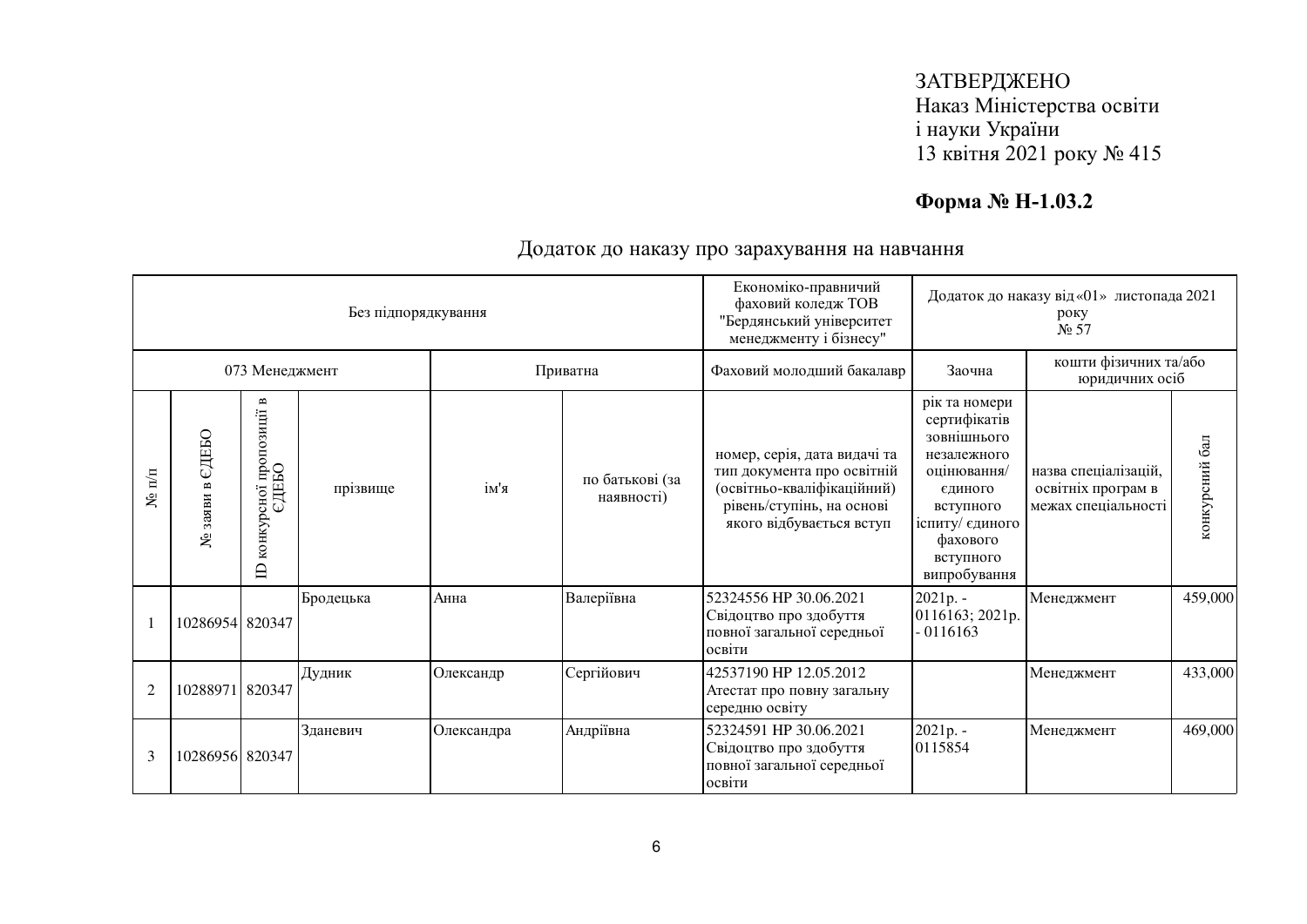| 1028695018203471 | Карасьова  | Анастасія | Олегівна   | 42665980 HP 12.05.2012<br>Атестат про повну загальну<br>середню освіту  | <b>Иенеджмент</b> | 410,000 |
|------------------|------------|-----------|------------|-------------------------------------------------------------------------|-------------------|---------|
| 1028897318203471 | Ніколаєнко | Роман     | Олегович   | 142537201 HP 12.05.2012<br>Атестат про повну загальну<br>середню освіту | Менеджмент        | 429,000 |
| 1028745518203471 | Шаповал    | Юрій      | Леонідович | 42530989 HP 12.05.2012<br>Атестат про повну загальну<br>середню освіту  | Менеджмент        | 425,000 |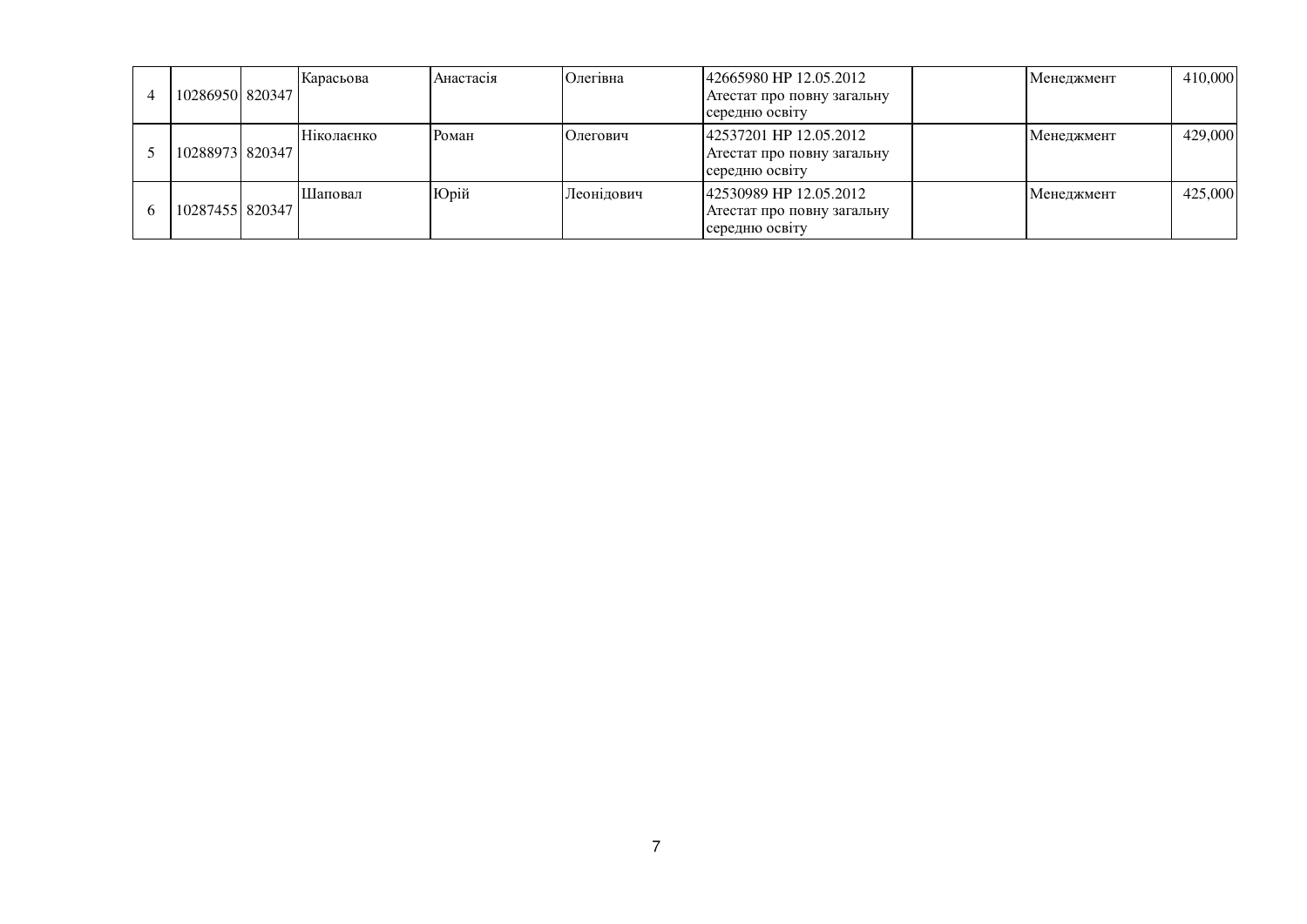# **Форма № Н-1.03.2**

|                  |                    |                                                                          | Без підпорядкування |         |                               | Економіко-правничий<br>фаховий коледж ТОВ<br>"Бердянський університет<br>менеджменту і бізнесу"                                                   | Додаток до наказу від «01» листопада 2021<br>року<br>$N0$ 57                                                                                                   |                                                                   |                      |
|------------------|--------------------|--------------------------------------------------------------------------|---------------------|---------|-------------------------------|---------------------------------------------------------------------------------------------------------------------------------------------------|----------------------------------------------------------------------------------------------------------------------------------------------------------------|-------------------------------------------------------------------|----------------------|
|                  |                    | 073 Менеджмент                                                           |                     |         | Приватна                      | Фаховий молодший бакалавр                                                                                                                         | Заочна                                                                                                                                                         | кошти фізичних та/або<br>юридичних осіб                           |                      |
| $\mathbf{N}$ π/π | СДЕБО<br>№ заяви в | $\mathbf{m}$<br>рсної пропозиції в<br>ЄДЕБО<br>конкурсної<br>$\triangle$ | прізвище            | ім'я    | по батькові (за<br>наявності) | номер, серія, дата видачі та<br>тип документа про освітній<br>(освітньо-кваліфікаційний)<br>рівень/ступінь, на основі<br>якого відбувається вступ | рік та номери<br>сертифікатів<br>зовнішнього<br>незалежного<br>оцінювання/<br>єдиного<br>вступного<br>іспиту/ єдиного<br>фахового<br>вступного<br>випробування | назва спеціалізацій,<br>освітніх програм в<br>межах спеціальності | $6a$ л<br>конкурсний |
|                  | 10286955 903602    |                                                                          | Голомудько          | Лариса  | Василівна                     | 26685671 HP 28.06.2005<br>Диплом кваліфікованого<br>робітника                                                                                     |                                                                                                                                                                | Менеджмент                                                        | 310,000              |
| $\overline{2}$   | 10286957 903602    |                                                                          | Мордик              | Вадим   | Олександрович                 | 002037 K20 11.01.2020<br>Диплом кваліфікованого<br>робітника                                                                                      |                                                                                                                                                                | Менеджмент                                                        | 274,000              |
| 3                | 10287458 903602    |                                                                          | Недайвода           | Наталія | Дмитрівна                     | 001713 IHBE 27.06.1996<br>Диплом молодшого<br>спеціаліста                                                                                         |                                                                                                                                                                | Менеджмент                                                        | 308,000              |
| $\overline{4}$   | 10286958 903602    |                                                                          | Поліщук             | Наталія | Олексіївна                    | 42119529 MK 25.05.2012<br>Диплом кваліфікованого<br>робітника                                                                                     |                                                                                                                                                                | Менеджмент                                                        | 264,000              |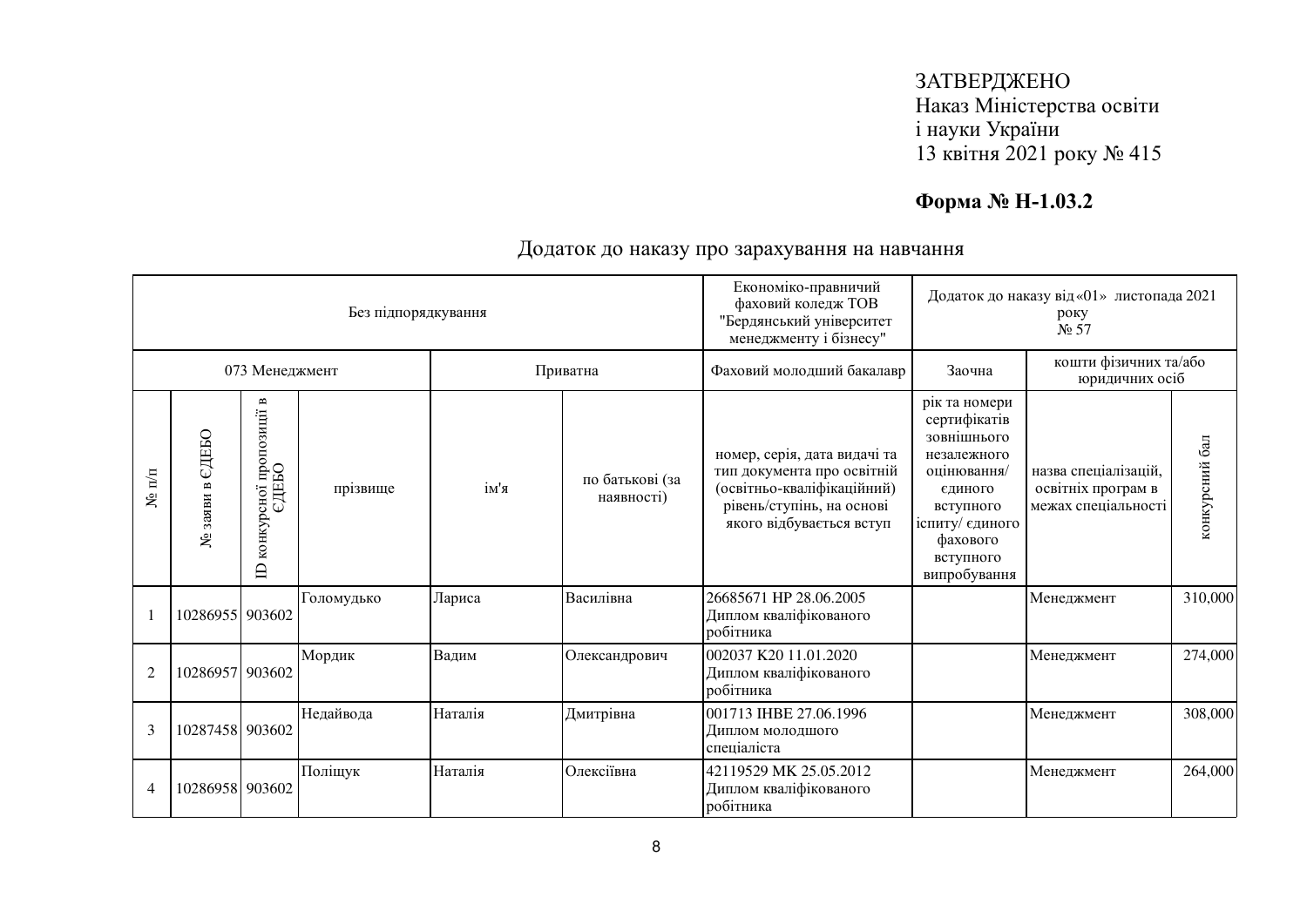|       |        | √оашев<br>1V. | Денис | ДИМОВИЧ<br>Ва<br>,,,, | 1.2010<br>$\mathbf{r}$<br>ანნაა<br>$\Omega_{\rm{eff}}$ | енеджмент | 262,0<br>$\Omega$<br>vv. |
|-------|--------|---------------|-------|-----------------------|--------------------------------------------------------|-----------|--------------------------|
| 10287 | 903602 |               |       |                       | і кваліфікованого<br>Типлом                            |           |                          |
|       |        |               |       |                       | робитника                                              |           |                          |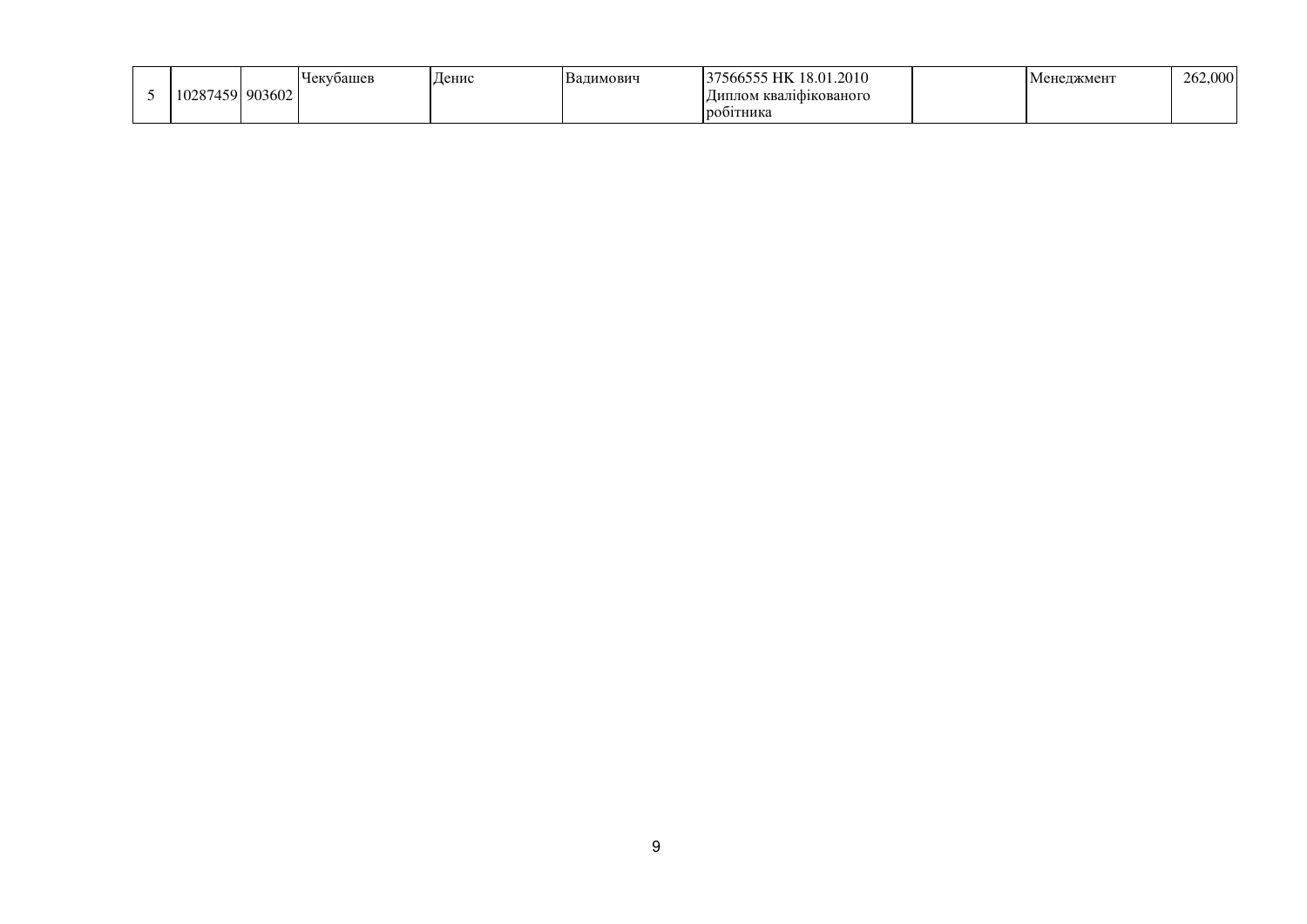# **Форма № Н-1.03.2**

|                  |                    |                                                                     | Без підпорядкування |          |                               | Економіко-правничий<br>фаховий коледж ТОВ<br>"Бердянський університет<br>менеджменту і бізнесу"                                                   | Додаток до наказу від «01» листопада 2021<br>року<br>N <sub>2</sub> 57                                                                                         |                                                                   |                |
|------------------|--------------------|---------------------------------------------------------------------|---------------------|----------|-------------------------------|---------------------------------------------------------------------------------------------------------------------------------------------------|----------------------------------------------------------------------------------------------------------------------------------------------------------------|-------------------------------------------------------------------|----------------|
|                  |                    | 081 Право                                                           |                     | Приватна |                               | Фаховий молодший бакалавр                                                                                                                         | Заочна                                                                                                                                                         | кошти фізичних та/або<br>юридичних осіб                           |                |
| $\mathbf{N}$ π/π | едньо<br>№ заяви в | $\mathbf{m}$<br>рсноі пропозиції в<br>ЄДЕБО<br>конкурсної<br>$\Box$ | прізвище            | ім'я     | по батькові (за<br>наявності) | номер, серія, дата видачі та<br>тип документа про освітній<br>(освітньо-кваліфікаційний)<br>рівень/ступінь, на основі<br>якого відбувається вступ | рік та номери<br>сертифікатів<br>зовнішнього<br>незалежного<br>оцінювання/<br>єдиного<br>вступного<br>іспиту/ єдиного<br>фахового<br>вступного<br>випробування | назва спеціалізацій,<br>освітніх програм в<br>межах спеціальності | конкурсний бал |
|                  | 10289043 903694    |                                                                     | Білоус              | Олексій  | Геннадійович                  | 44755101 AH 28.06.2013<br>Диплом кваліфікованого<br>робітника                                                                                     |                                                                                                                                                                | Право                                                             | 288,000        |
| $\overline{2}$   | 10286951 903694    |                                                                     | Гончарук            | Ольга    | Федорівна                     | 22779590 AP 30.06.2003<br>Диплом молодшого<br>спеціаліста                                                                                         |                                                                                                                                                                | Право                                                             | 280,000        |
| 3                | 10286952 903694    |                                                                     | Журавльова          | Юлія     | Миколаївна                    | 072086 E21 24.06.2021<br>Диплом молодшого<br>спеціаліста                                                                                          |                                                                                                                                                                | Право                                                             | 273,000        |
| $\overline{4}$   | 10286953 903694    |                                                                     | Лісовий             | Андрій   | Миколайович                   | 008220 ДГКС 29.06.1999<br>Диплом кваліфікованого<br>робітника                                                                                     |                                                                                                                                                                | Право                                                             | 282,000        |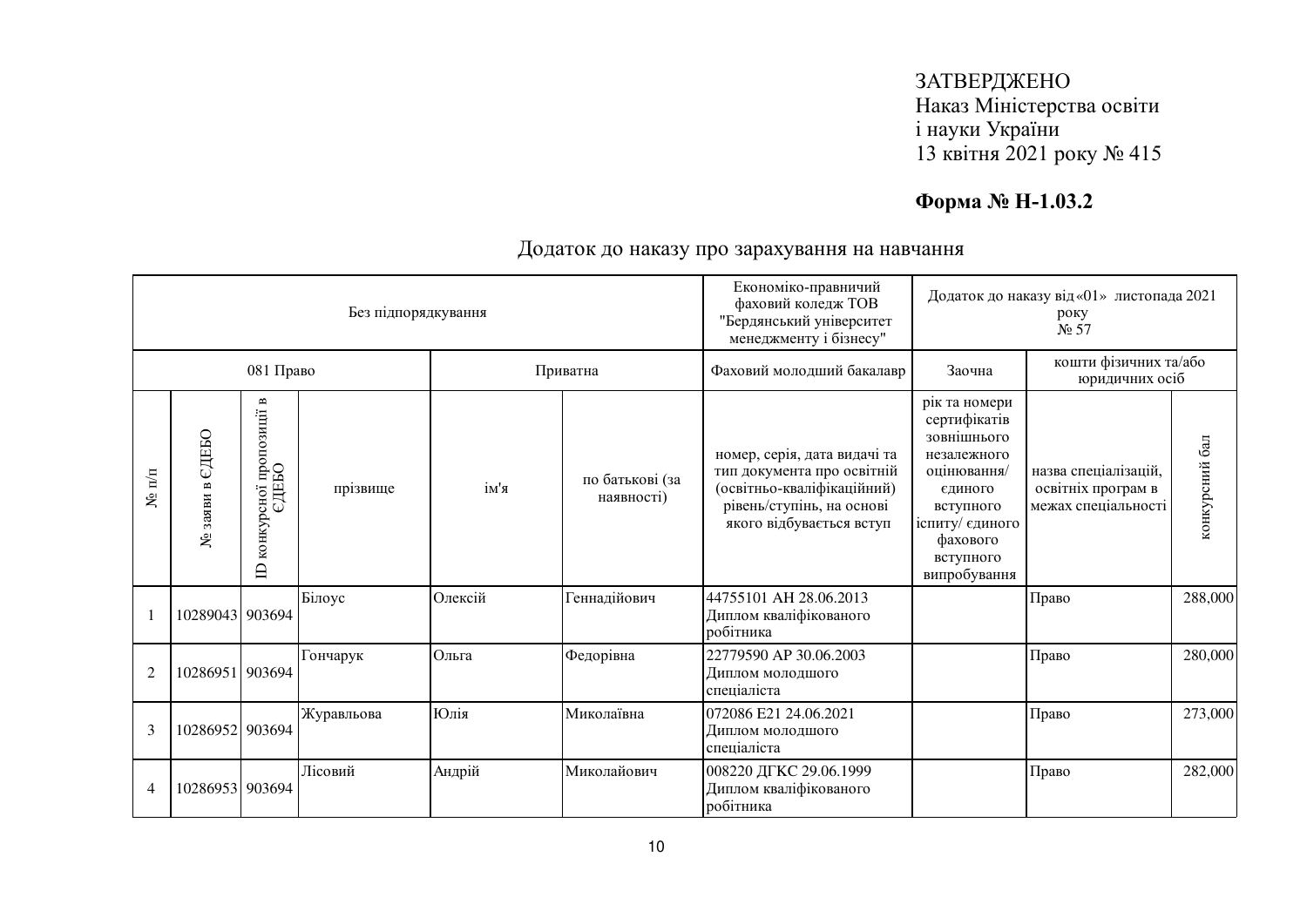|  | 10287456  903694  | Сапогольнева | Олена    | Леонідівна    | 10574694 HP 30.06.1998<br> Диплом молодшого<br>спешаліста     | Право | 283,000 |
|--|-------------------|--------------|----------|---------------|---------------------------------------------------------------|-------|---------|
|  | 10287457   903694 | Яшук         | Вікторія | Володимирівна | 24809888 HK 30.06.2004<br>Диплом кваліфікованого<br>робитника | Право | 286,000 |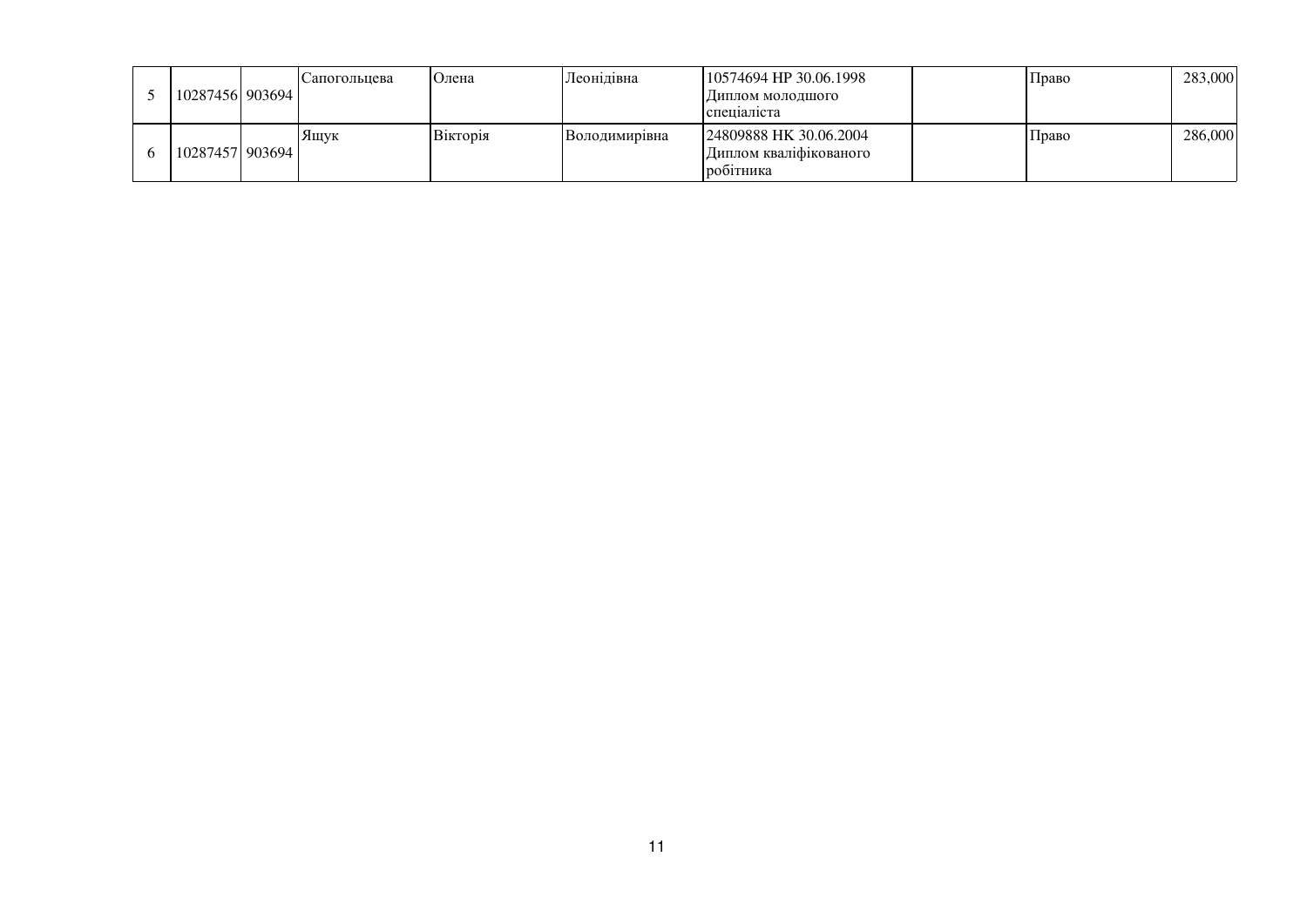# **Форма № Н-1.03.2**

| Без підпорядкування |                       |                                                                          |            |           |                               | Економіко-правничий<br>фаховий коледж ТОВ<br>"Бердянський університет<br>менеджменту і бізнесу"                                                   | Додаток до наказу від «01» листопада 2021<br>року<br>N <sub>2</sub> 57                                                                                         |                                                                   |                |
|---------------------|-----------------------|--------------------------------------------------------------------------|------------|-----------|-------------------------------|---------------------------------------------------------------------------------------------------------------------------------------------------|----------------------------------------------------------------------------------------------------------------------------------------------------------------|-------------------------------------------------------------------|----------------|
| 081 Право           |                       |                                                                          |            | Приватна  |                               | Фаховий молодший бакалавр                                                                                                                         | Заочна                                                                                                                                                         | кошти фізичних та/або<br>юридичних осіб                           |                |
| $N$ π/π             | едеьо<br>заяви в<br>٤ | $\mathbf{m}$<br>рсної пропозиції н<br>ЄДЕБО<br>конкурсної<br>$\triangle$ | прізвище   | ім'я      | по батькові (за<br>наявності) | номер, серія, дата видачі та<br>тип документа про освітній<br>(освітньо-кваліфікаційний)<br>рівень/ступінь, на основі<br>якого відбувається вступ | рік та номери<br>сертифікатів<br>зовнішнього<br>незалежного<br>оцінювання/<br>єдиного<br>вступного<br>іспиту/ єдиного<br>фахового<br>вступного<br>випробування | назва спеціалізацій,<br>освітніх програм в<br>межах спеціальності | конкурсний бал |
|                     | 10289445 903655       |                                                                          | Кисіль     | Роман     | Сергійович                    | 50718774 AP 27.06.2019<br>Свідоцтво про здобуття<br>повної загальної середньої<br>освіти                                                          | 2019p. -<br>0342725; 2019p.<br>$-0342725$                                                                                                                      | Право                                                             | 420,000        |
| $\overline{2}$      | 10286942 903655       |                                                                          | Кісіль     | Костянтин | Олександрович                 | 18331696 AP 21.06.2002<br>Атестат про повну загальну<br>середню освіту                                                                            |                                                                                                                                                                | Право                                                             | 461,000        |
| 3                   | 10289440 903655       |                                                                          | Колесніков | Олексій   | Євгенович                     | 46633189 HK 28.06.2014<br>Атестат про повну загальну<br>середню освіту                                                                            |                                                                                                                                                                | Право                                                             | 444,000        |
| $\overline{4}$      | 10287449 903655       |                                                                          | Перелигін  | Роман     | Миколайович                   | 005807 МЛАС 19.06.1996<br>Атестат про повну загальну<br>середню освіту                                                                            |                                                                                                                                                                | Право                                                             | 432,000        |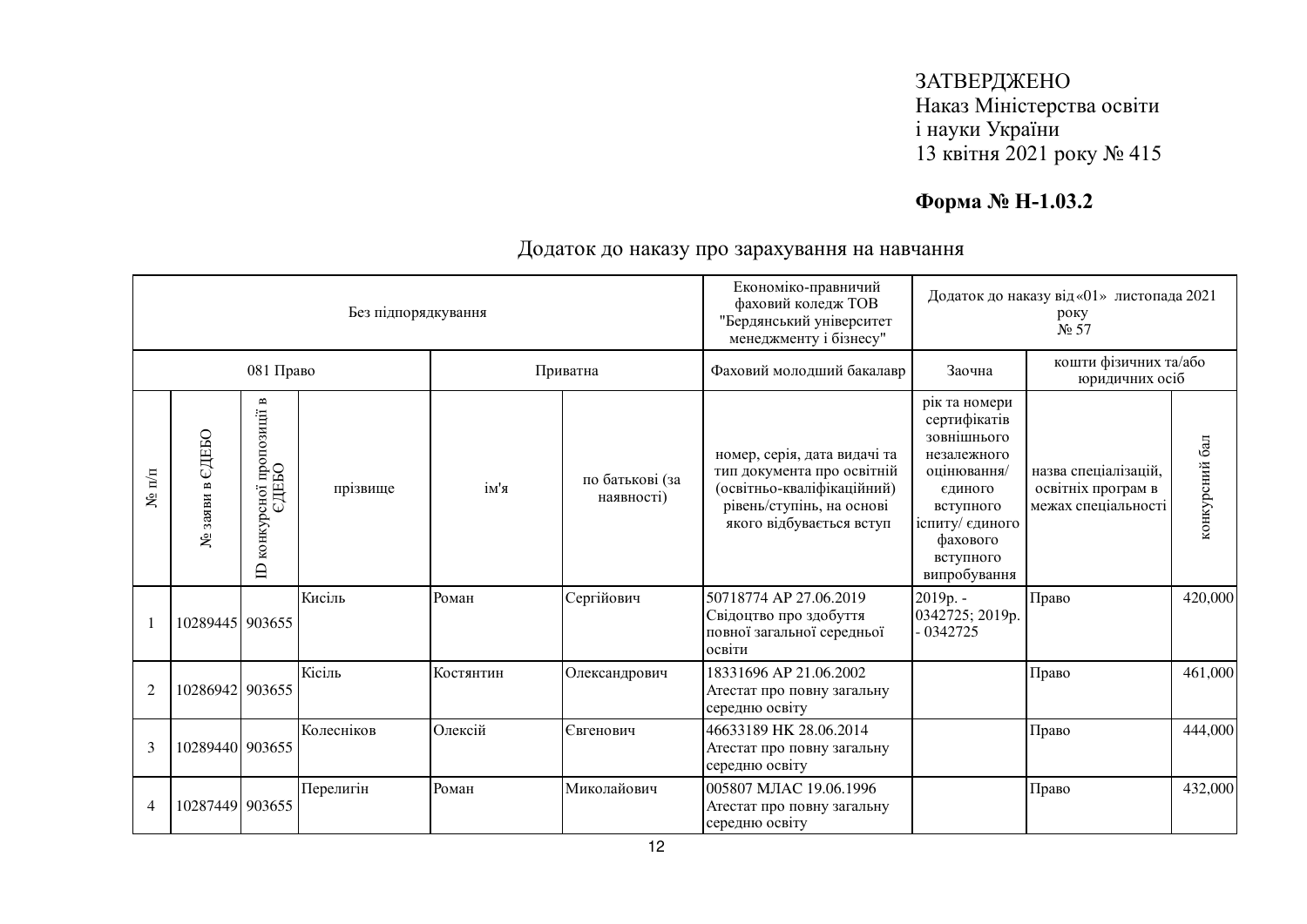| 1029025619036551 | Селезньова | Аліна  | Сергіївна  | 47195496 HK 01.07.2014<br>Атестат про повну загальну<br>середню освіту                   |                                             | Право | 406,000 |
|------------------|------------|--------|------------|------------------------------------------------------------------------------------------|---------------------------------------------|-------|---------|
| 1028694319036551 | Суліма     | l анна | Сергіївна  | 10424503 HP 19.06.1998<br>Атестат про повну загальну<br>середню освіту                   |                                             | Право | 436,000 |
| 10288622 903655  | Філатова   | Алісія | Віталіївна | 52612097 AP 25.06.2021<br>Свідоцтво про здобуття<br>повної загальної середньої<br>ОСВІТИ | $2021p. -$<br>0171168; 2021p.<br>$-0171168$ | Право | 422,750 |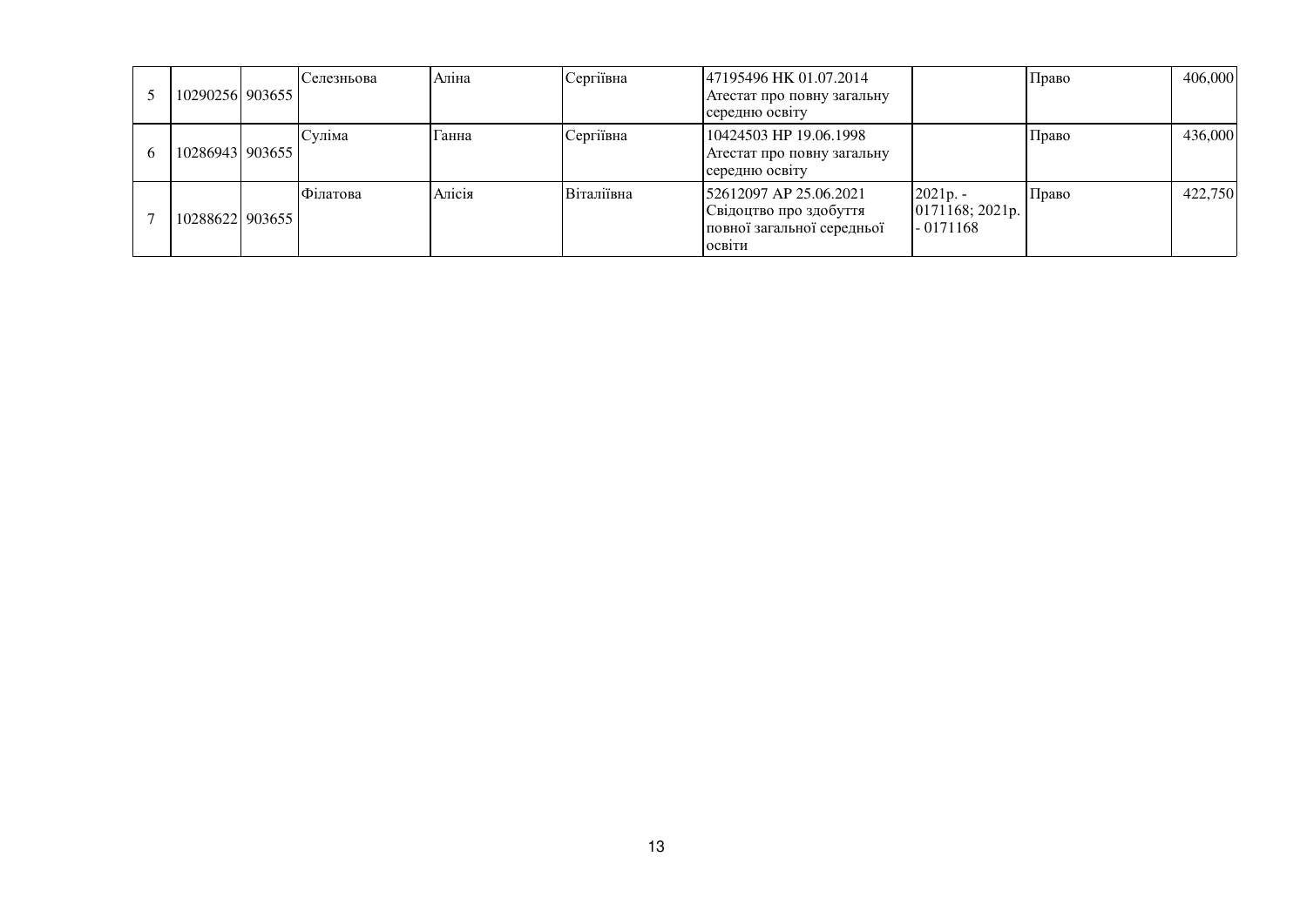# **Форма № Н-1.03.2**

| Без підпорядкування   |                     |                                                     |             |      |                                       | Економіко-правничий<br>фаховий коледж ТОВ<br>"Бердянський університет<br>менеджменту і бізнесу"                                                   | Додаток до наказу від «01» листопада 2021<br>року<br>N <sub>2</sub> 57                                                                                         |                                                                   |                  |
|-----------------------|---------------------|-----------------------------------------------------|-------------|------|---------------------------------------|---------------------------------------------------------------------------------------------------------------------------------------------------|----------------------------------------------------------------------------------------------------------------------------------------------------------------|-------------------------------------------------------------------|------------------|
| 122 Комп'ютерні науки |                     |                                                     |             |      | Фаховий молодший бакалавр<br>Приватна |                                                                                                                                                   | кошти фізичних та/або<br>Заочна<br>юридичних осіб                                                                                                              |                                                                   |                  |
| $\mathbf{m}$<br>g     | СДЕБО<br>заяви<br>ع | B<br>рсно1 пропозиції і<br>ЄДЕБО<br>конкурсної<br>≘ | прізвище    | ім'я | по батькові (за<br>наявності)         | номер, серія, дата видачі та<br>тип документа про освітній<br>(освітньо-кваліфікаційний)<br>рівень/ступінь, на основі<br>якого відбувається вступ | рік та номери<br>сертифікатів<br>зовнішнього<br>незалежного<br>оцінювання/<br>єдиного<br>вступного<br>іспиту/ єдиного<br>фахового<br>вступного<br>випробування | назва спеціалізацій,<br>освітніх програм в<br>межах спеціальності | 6a<br>конкурсний |
|                       | 10289012 903817     |                                                     | Дивульський | Ілля | Юрійович                              | 109045 E20 30.06.2020<br>Диплом молодшого<br>спеціаліста                                                                                          |                                                                                                                                                                | Комп'ютерні науки                                                 | 276,000          |